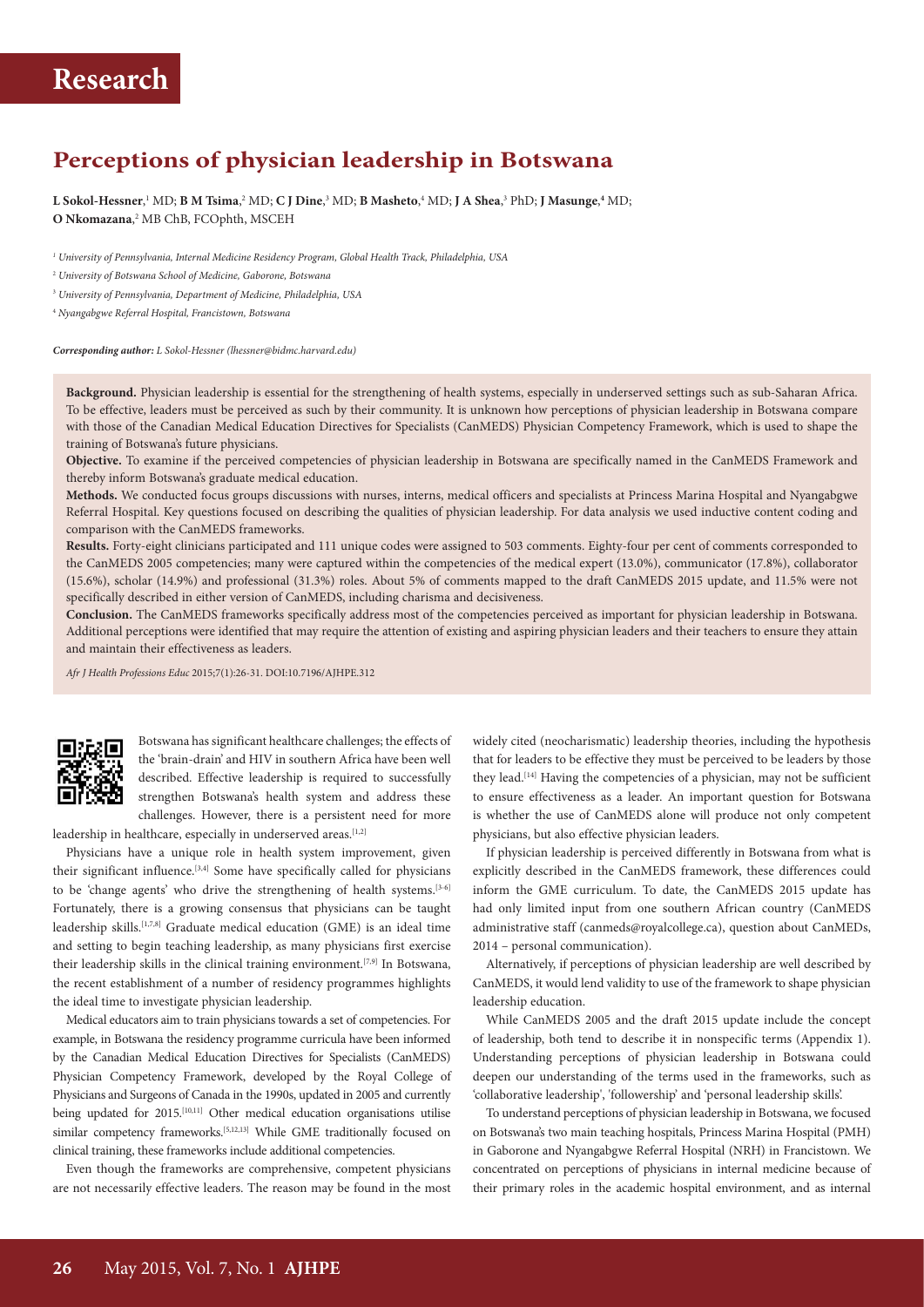medicine was one of the first residency programmes introduced at the University of Botswana. We also included nurses, as they have traditionally held many of the leadership positions in Botswana's health system and work closely with physicians at all levels of training.<sup>[15]</sup>

## **Methods**

#### **Study design and participants**

We conducted focus group discussions in March 2010. All participants worked in the medical wards at PMH and NRH and voluntarily took part after being recruited via verbal announcements on the wards by study investigators. Each focus group consisted of one type of medical professional (nurses, interns, medical officers and specialists) at each of the two hospitals for a total of eight groups. Interns have completed medical school and medical officers have completed an internship, while specialists have completed a residency. The ethical committees at the Botswana Ministry of Health, PMH, NRH, and the University of Pennsylvania approved the project.

### **Procedures and statistical analysis**

We designed the moderator script to elicit participants' perceptions of qualities necessary for physician leadership. The focus group guide from previous work<sup>[16]</sup> was reviewed by researchers familiar with qualitative research in Botswana. In the lead question participants had to recall a scenario where they either acted as or observed a physician leader and describe the qualities that made the physician a good leader. Discussion was primarily in English – the official language of the hospital environment – but participants were encouraged to express themselves in the local language (Setswana), if preferred. We recorded and transcribed each session, and a reviewer from Botswana translated as necessary.

Inductive content coding was used to analyse the data. Two persons (BM, LSH) reviewed transcripts and analysed text content to identify the main themes. An iterative process of revision was used to develop a coding scheme, which was then approved by the entire research team before training a third reviewer (BMT) who was not involved in creating the scheme. Two reviewers (BMT, LSH) then worked independently to recode each transcript, and differences in coding were reconciled collaboratively. Where the reviewers could not reconcile their differences, the coding by the reviewer from Botswana was used for the final analysis. Trustworthiness of the analysis was examined by member checking and comparing the themes to leadership models from previous work. We then compared the focus group comments with the language used in the CanMEDS 2005 Physician Competency Framework and the publicly available information about the upcoming CanMEDS 2015 update. Comments that were not clearly represented in either of the CanMEDS versions were organised into categories informed by a review of the physician leadership literature.

## **Results**

Fifteen nurses, 12 interns, 12 medical officers, and 9 specialists participated. Nineteen of the participants were from PMH and 29 from NRH. Twentyfive (52%) were women. Inductive content coding generated 111 unique codes in our coding scheme; these were assigned to 503 comments. Kappa ranged from 0 to 1.0, and a median of 0.66.

Some participants discussed leadership in the contexts of education, administration or research scenarios, but most described physician leaders in terms of their role in healthcare teams. Table 1 shows the number and percentage of comments and the CanMEDS 2005 roles with which

**Table 1. Focus group perceptions specified by CanMEDS 2005,**   $N=422(83.9\%)$ 

| Medical expert, $n=55$ (13.0%)                                  |                |
|-----------------------------------------------------------------|----------------|
| Is knowledgeable, smart, or competent                           | 21             |
| Is humble                                                       | 5              |
| Has practical skills                                            | $\overline{4}$ |
| Spends time with patients                                       | 3              |
| Examines patients (i.e. 'laying on of hands')                   | 3              |
| Treats patients holistically                                    | 3              |
| Has good judgement                                              | 3              |
| Acknowledges shortcomings                                       | 3              |
| Is resourceful                                                  | 3              |
| Is knowledgeable about patients                                 | $\overline{2}$ |
| Is knowledgeable about traditional medicine                     | $\overline{2}$ |
| Is hands-on                                                     | 1              |
| Applies knowledge in context                                    | 1              |
| Is cautious                                                     | 1              |
| Communicator, $n=75$ (17.8%)                                    |                |
| Listens                                                         | 17             |
| Is approachable                                                 | 12             |
| Communicates                                                    | 10             |
| Communicates with colleagues                                    | 7              |
| Communicates with patients                                      | 7              |
| Communicates proactively                                        | 3              |
| Communicates with patients in terms they understand             | 3              |
| Communicates with relatives                                     | 3              |
| Justifies his/her reasoning                                     | 3              |
| Respects patient beliefs or opinions                            | $\overline{2}$ |
| Respects patient confidentiality                                | $\overline{2}$ |
| Is empathetic or reassuring                                     | $\overline{2}$ |
| Avoids unnecessary barriers between themselves and patients     | 1              |
| Addresses patient concerns                                      | 1              |
| Is transparent                                                  | 1              |
| Documents properly                                              | 1              |
| Collaborator, $n=66$ (15.6%)                                    |                |
| Is not a dictator and does not abuse power                      | 10             |
| Asks for and considers input from colleagues, even subordinates | 10             |
| Works well in teams                                             | 9              |
| Is knowledgeable about the team                                 | 7              |
| Relates well with others                                        | 6              |
| Addresses and solves problems                                   | 6              |
| Does not humiliate                                              | $\overline{4}$ |
| Has the interest of the team in mind or promotes team spirit    | 3              |
| Is proactive or takes initiative                                | 3              |
| Is willing to learn from colleagues                             | 3              |
| Delegates                                                       | 2              |
|                                                                 | Continued      |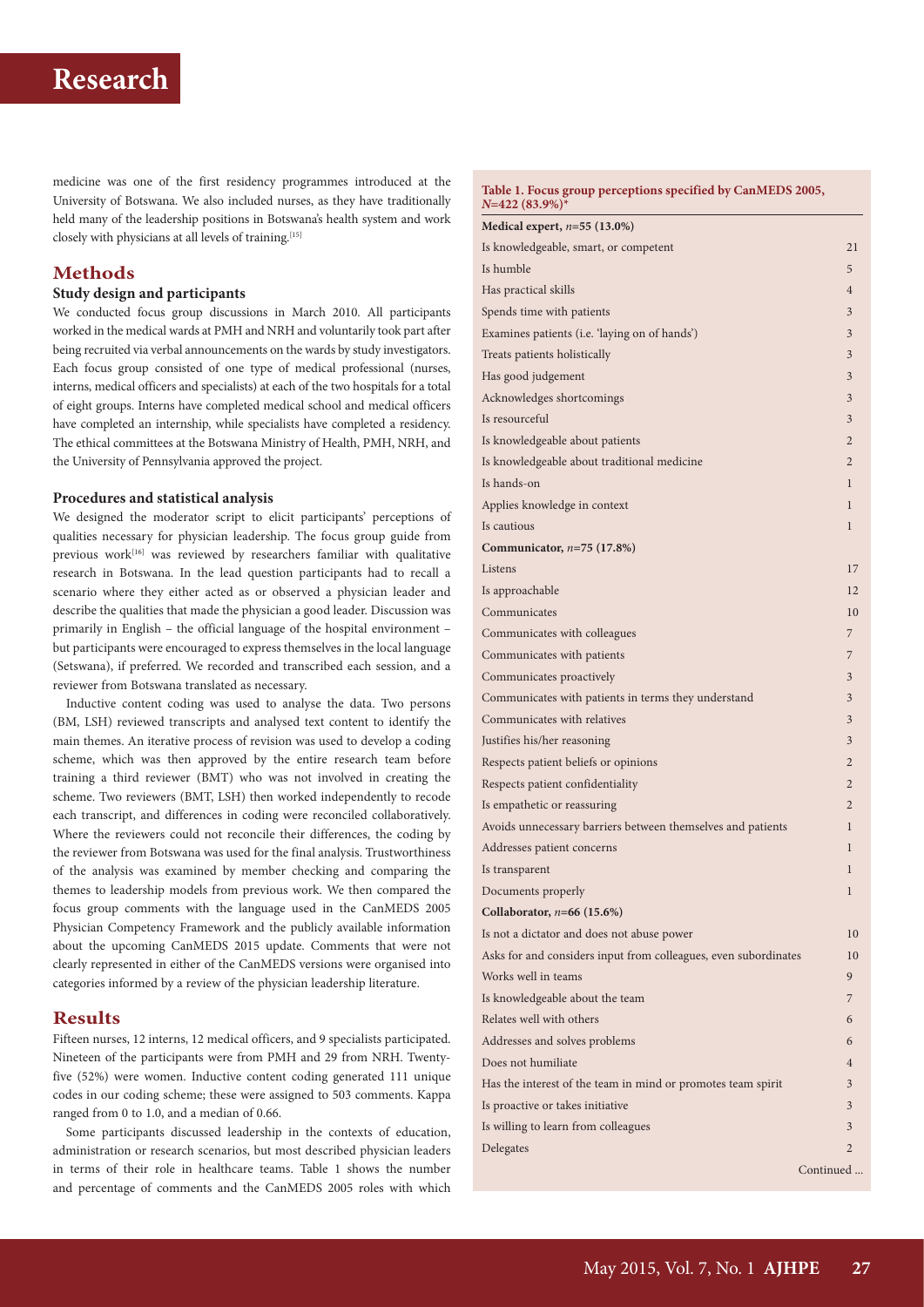#### **Table 1. (continued) Focus group perceptions specified by CanMEDS 2005,** *N***=422 (83.9%)\***

| Collaborator (continued)                              |                |
|-------------------------------------------------------|----------------|
| Searches for underlying problems                      | $\overline{2}$ |
| Is able to take direction from others                 | 1              |
| Manager, n=21 (5.0%)                                  |                |
| Is organised                                          | 9              |
| Is knowledgeable about the work environment or system | 5              |
| Is disciplined or focused                             | 5              |
| Is able to navigate the system they work in           | $\overline{2}$ |
| Health advocate, $n=10$ (2.4%)                        |                |
| Advocates for patients                                | 3              |
| Is knowledgeable about the community                  | 3              |
| Is knowledgeable about the culture                    | 3              |
| Collaborates with communities                         | 1              |
| Scholar, $n=63$ (14.9%)                               |                |
| Gives constructive feedback                           | 10             |
| Guides others                                         | 8              |
| Is willing to learn                                   | 6              |
| Teaches                                               | 6              |
| Accepts criticism                                     | 5              |
| Acknowledges achievements and appreciates others      | 5              |
| Does research                                         | $\overline{4}$ |
| Keeps up to date                                      | 3              |
| Is academic                                           | 3              |
| Encourages                                            | 3              |
| Practises evidence-based medicine                     | $\overline{2}$ |
| Gives feedback                                        | $\overline{2}$ |
| Is a mentor                                           | $\overline{2}$ |
| Is willing to change                                  | 1              |
| Seeks constant improvement                            | 1              |
| Is reflective or evaluative                           | 1              |
| Gives advice                                          | $\mathbf{1}$   |
| Professional, $n=132$ (31.3%)                         |                |
| Is professional <sup>†</sup>                          | 15             |
| Is fair or impartial                                  | 12             |
| Respects and values others                            | 12             |
| Is a model or leads by example (i.e. exemplary)       | 12             |
| Is committed or dedicated                             | 9              |
| Is hard working                                       | 6              |
| Is honest or straightforward                          | 6              |
| Takes responsibility                                  | 6              |
| Is accessible                                         | 5              |
| Is thorough                                           | 5              |
| Is patient                                            | 5              |
| Is trustworthy                                        | $\overline{4}$ |
|                                                       | Continued      |
|                                                       |                |

## **Table 1. (continued) Focus group perceptions specified by CanMEDS 2005,** *N***=422 (83.9%)\* Professional (continued)** Has good morals or is a good person 4 Has *botho* 4 Is reliable  $\sim$  3 Is accountable 3 Is non-judgemental 3 Is compassionate 3 Is able to control their emotions or manage their personality 3 Acknowledges mistakes 22 Is non-racial  $\sqrt{2}$ Balances confidence and humility 2 Is presentable 1 and 1 and 1 and 1 and 1 and 1 and 1 and 1 and 1 and 1 and 1 and 1 and 1 and 1 and 1 and 1 and 1 and 1 and 1 and 1 and 1 and 1 and 1 and 1 and 1 and 1 and 1 and 1 and 1 and 1 and 1 and 1 and 1 and 1 and 1 a Meets targets **1** Is respected by the community  $1$ Is determined and the set of the set of the set of the set of the set of the set of the set of the set of the set of the set of the set of the set of the set of the set of the set of the set of the set of the set of the se Is forgiving  $1$ Is flexible 1 and 1 and 1 and 1 and 1 and 1 and 1 and 1 and 1 and 1 and 1 and 1 and 1 and 1 and 1 and 1 and 1 and 1 and 1 and 1 and 1 and 1 and 1 and 1 and 1 and 1 and 1 and 1 and 1 and 1 and 1 and 1 and 1 and 1 and 1 and *\**Number of comments; denominator for % is all comments. † Always conduct themselves as a leader, even in situations where they have not been formally appointed.

they matched best. Within that group of comments, most focused on the competencies of the medical expert (13.0%), communicator (17.8%), collaborator (15.6%), scholar (14.9%) and professional (31.3%) roles and very few on the health advocate or manager role. An additional 4.6% of all comments were best matched to the draft 2015 update (Table 2), and 11.5% of comments did not fit easily into either version of CanMEDS (Table 3). Below we expand upon themes.

## **Perceptions of physician leadership and CanMEDS 2005 Medical expert**

Being a medical expert was very important to participants – they commented on the importance of being knowledgeable, smart and competent 21 times, the single most common comment overall. Practising comprehensive patient care, including 'taking time with the patient', being aware of alternative medicine and applying knowledge in the socioeconomic context were also seen as important aspects of leadership.

## **Communicator**

Communication had many aspects: 'You should have good communication skills, to the patients, to your subordinates … to … your superiors'. Listening well and approachability were key: 'There should be no fear of being reprimanded'. As one participant said, '[proactive communication] should start on admission, straight away until discharge'.

## **Collaborator**

Respect, support and encouragement were fundamental to teamwork: '… help us feel that … you can see how we are struggling to make things better … show appreciation to [the team]'. Not being a 'dictator' was mentioned many times: 'Often people … turn leadership into a dictatorship, thinking that they will succeed, and that's very dangerous'.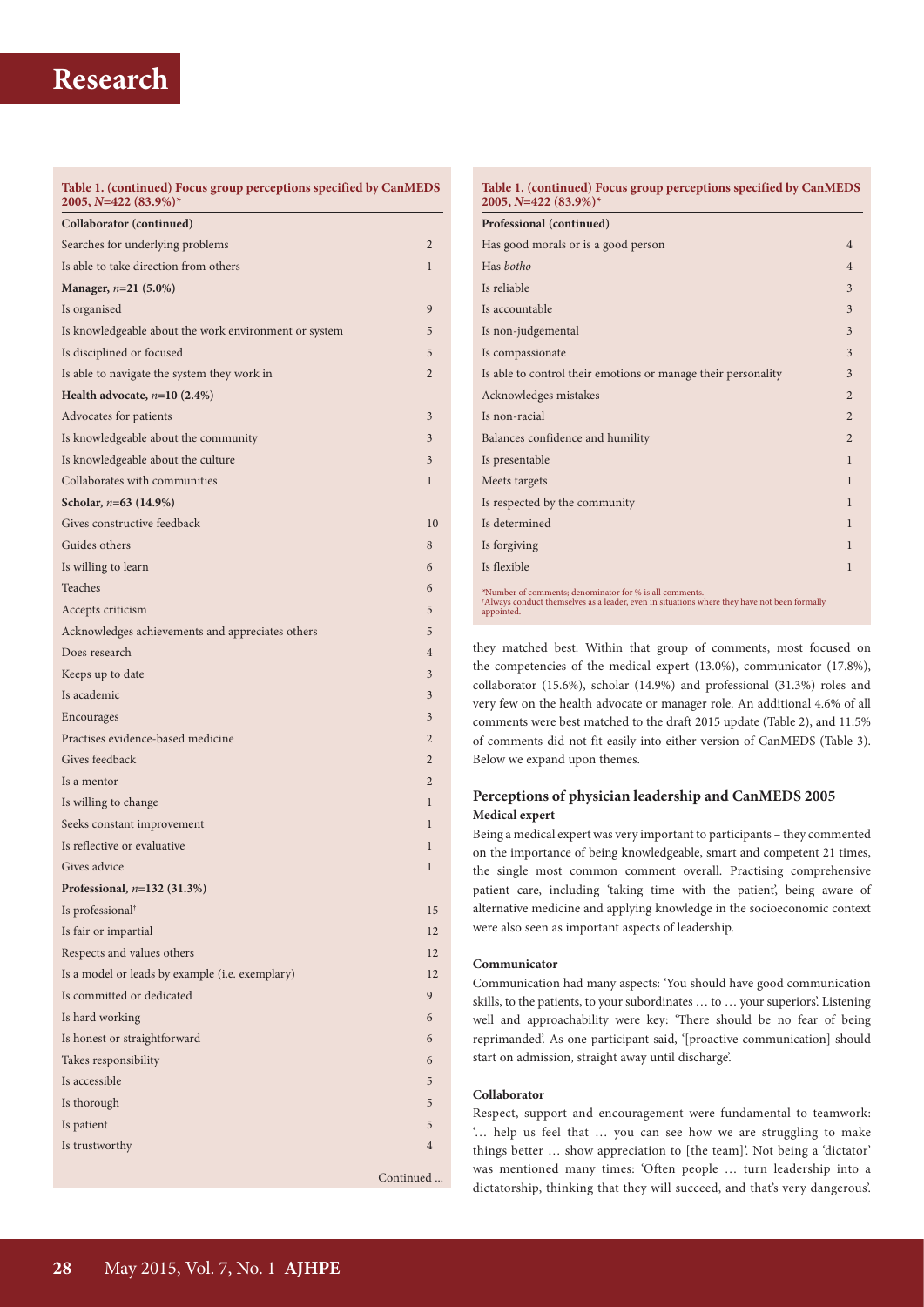**Table 2. Additional focus group perceptions of physician leadership specified in the draft CanMEDS 2015 update. New CanMEDS 2015 language not present in the 2005 version is delineated in italics,** 

| $N=23$ $(4.6\%)^*$                                                                                                                                                                                                 |                |
|--------------------------------------------------------------------------------------------------------------------------------------------------------------------------------------------------------------------|----------------|
| <b>Medical expert</b>                                                                                                                                                                                              | $7(30.4\%)$    |
| Promotes accountability or holds others accountable                                                                                                                                                                | 7              |
| Enabling competencies: 4.1 Establish the roles of the patient and<br>all team members for follow-up on investigations,<br>response to treatment, and consultations, and ensure that the<br>agreed follow-up occurs |                |
| Leader (previously manager)                                                                                                                                                                                        | 14 (60.9%)     |
| Has a vision or plan                                                                                                                                                                                               | 10             |
| Sets expectations or targets                                                                                                                                                                                       | $\overline{4}$ |
| Role description: At a system level, physicians contribute to the<br>development and delivery of continuously improving<br>healthcare and engage others to work with them toward this<br>vision                    |                |
| Scholar                                                                                                                                                                                                            | 2(8.7%)        |
| Is innovative or creative                                                                                                                                                                                          | $\overline{2}$ |
| Key concepts: Clinical innovation                                                                                                                                                                                  |                |
| There were no additional comments mapping to the communicator,<br>collaborator, health advocate or professional roles.                                                                                             |                |

\*Number of comments, denominator for % is all comments.

Participants felt strongly that leaders should search for underlying problems and their solutions, as one participant explained: 'When there is a problem, a good leader should be bold enough to … confront it'. The ability to delegate was essential: 'A good leader … has to be able to use the mind of others … he has to know how to utilize those under him'. Asking for help was perceived as a strength: '[a leader] shouldn't be … shy to ask … for a second opinion if he feels he's failing … they should accept opinions from their subordinates'.

#### **Manager**

There were few comments about being a manager. Several participants said: 'It's very essential, as a … good leader, to manage your time'. Understanding the work environment and healthcare system was of strategic importance: 'Research about everything that is … happening, like in the unit that you are'. Another said: 'Even when the system is very difficult, you have to find your way … around the system'.

### **Health advocate**

There were also very few comments about this role. One participant said: 'You have to have your patient's best interest, everything will come from that'. Another explained: 'If you see a need for that patient to be done … you have to convince whoever is against that idea that it should be done for the patient'.

#### **Scholar**

The importance of seeking constant self-improvement was described in several ways, especially with regard to being up-to-date and evidence based: 'I think also you have to be academic. They have to know what the latest journals are saying … because as a leader, you should be able to make such decisions when your juniors come [to you with questions].' Other participants emphasised teaching and giving feedback: 'You should be able

| Table 3. Additional focus group perceptions of physician leadership<br>not specified by CanMEDS 2005 or the 2015 draft, N=58 (11.5%)* |                |  |
|---------------------------------------------------------------------------------------------------------------------------------------|----------------|--|
| Charismatic                                                                                                                           | 26 (44.8%)     |  |
| Is inspiring or motivating                                                                                                            | 9              |  |
| Unifies                                                                                                                               | 6              |  |
| Is passionate about their work                                                                                                        | $\overline{4}$ |  |
| Is friendly                                                                                                                           | $\overline{4}$ |  |
| Is likeable                                                                                                                           | $\overline{2}$ |  |
| Has a good attitude                                                                                                                   | $\mathbf{1}$   |  |
| <b>Decisive</b>                                                                                                                       | 29 (50.0%)     |  |
| Is confident or assertive                                                                                                             | 13             |  |
| Is decisive or takes a stand                                                                                                          | 8              |  |
| Is firm                                                                                                                               | 8              |  |
| <b>Miscellaneous</b>                                                                                                                  | $3(5.2\%)$     |  |
| Is experienced                                                                                                                        | $\overline{2}$ |  |
| Distinguishes themselves                                                                                                              | 1              |  |
| *Number of comments, denominator for % is all comments.                                                                               |                |  |

to be a good teacher … because [your students] are going to end up where you are'. 'A good leader is one who comes to you and says, "I think you need to improve on these areas".' Being a mentor, giving advice and guiding others were also important: 'You … have a group of young … newly qualified doctors who have no clue what the world of medicine is like … you need to mentor it'. Another participant said: 'For me a leader is the one who guides, or who shows where is the path, the route'.

#### **Professional**

Of all the CanMEDS roles, the professional was mentioned most (26% of all comments), and participants were most impassioned about this role: 'In medicine you should expect somebody to assume some level of professionalism … we deal with human beings, you miss a boat, somebody loses their life'. Many noted that leaders always conduct themselves as such, even when they are not in a formal leadership role. Other aspects of being a professional included commitment, work ethic, honesty, fairness, impartiality, a sense of morals and accountability. Participants also mentioned leaders needing to have *botho*. One of Botswana's former presidents said: '*Botho* is a state of being humane, courteous and highly disciplined ... the value attached to life is central to the principle of *botho*'.<sup>[17]</sup> A focus group participant said: '*Botho* [means] you know how to treat every human being right, and you know to respect everything'.

Being a role model was mentioned many times: 'A leader should live an exemplary life … because if you just act professionally in front of the people you are leading, and outside that, you act like … somebody I don't know, I want to take you as a pretending leader'. The importance of leading by showing was described several times: 'Before people follow you, you must be a model … if I expect my houseman to work up until 5:30, I must also be willing to work … . I expect my houseman to do a lumbar puncture, I should be able to do a lumbar puncture.' Leaders also needed to have humility and balance: 'You should be cautious of what conclusions you reach'; another said: 'That's the … leadership skill, to know how to react, you need to know when to be flexible, but you need to know when to put your foot down as well'.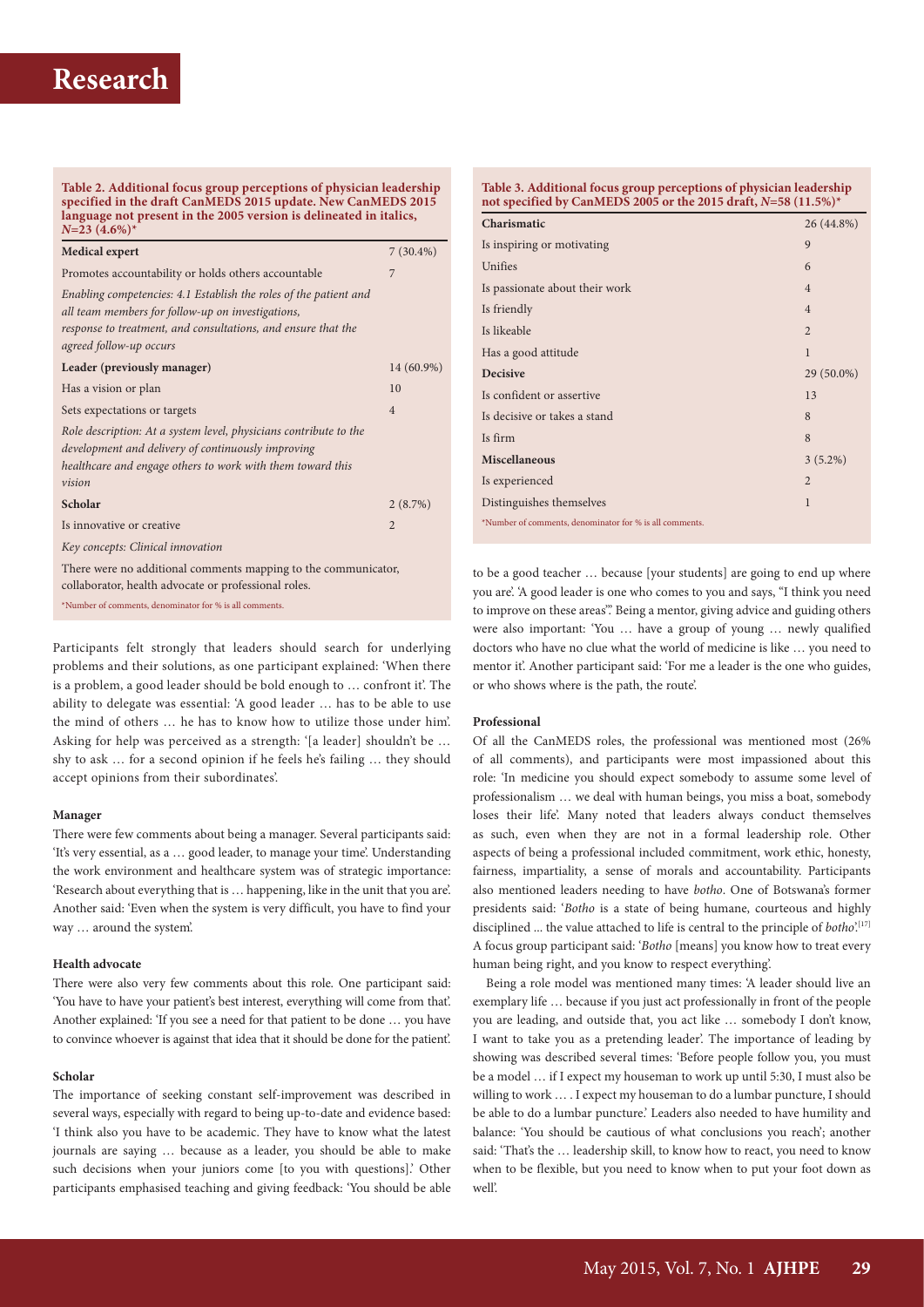## **Perceptions of physician leadership and the draft CanMEDS 2015 update**

## **Medical expert**

The updated language in one of the enabling competencies refers to the concept of accountability (Table 2). A participant said: 'Part of what leaders do also is help other people be accountable, not just themselves'.

#### **Leader (formerly manager)**

The authors of the Expert Working Group for the manager role in the 2005 framework decided to change the name of the role to leader for the 2015 update and for the first time included the concept of vision. '… a good leader is one who would have … short term and long term goals.' An example of how to set targets to engage one's team was: 'Ok, I can see that this is the way that things are being done, but my dream and my goal is for us to develop in this field and ultimately move to … this level. So how can we reach that level?' Another said, 'I also think a good leader should have a vision … so that he's able to guide his team where … they are going in the right direction'.

#### **Scholar**

The key concepts for this role in the 2015 update include innovation, and one of the participants said: 'A good leader should also be innovative. Bringing in new ideas'.

### **Additional perceptions of physician leadership**

There were a number of comments on perceived qualities of physician leadership that were not clearly identified in CanMEDS 2005 or the draft 2015 update.

### **Charismatic**

The ability to be a positive figure was identified many times: 'For you to inspire other people, you should show passion to your work. You shouldn't be called to come and do your work. You should come and look for work.' Physician leaders 'get people to do stuff, but … they don't fight with them … they just make things happen'. Another participant offered a key insight: '[the leader] may have a very brilliant idea, but if she comes and says … it's her idea [then we won't do it] … but if she comes and puts it on the table, we discuss, it becomes our idea … then we will do it all'.

#### **Decisive**

There were >30 comments about having a 'strong personality, somebody who ... is ... comfortable with [themselves]'. Participants felt this was necessary for teams to have confidence in their leaders.

## **Discussion**

Our study is the first to describe the overlap between the perceived competencies of physician leaders and an existing GME competency framework used in Botswana and much of southern Africa. Eighty-four per cent of the comments by focus group participants were consistent with the CanMEDS 2005 framework, while 5% were consistent with language found in the draft 2015 update. These focused on the concepts of vision – which has been noted in multiple other physician leadership studies<sup>[4,7-9]</sup> – and promoting accountability. The results suggest that training physicians according to the CanMEDS framework, especially after the 2015 update, will cover most of the perceived competencies for effective physician leadership. Although more comments were consistent

with the professional than any other role, the single most common comment was about being a knowledgeable, smart, competent medical expert. The centrality of medical expertise for physician leaders has been previously noted<sup>[3,16]</sup> and was validated by our participants, who primarily referred to physician leadership in the context of clinical teams in the hospital.

Beyond the perceptions that matched well with the two versions of CanMEDS, we found that >11% of comments were about charisma and decisiveness. Neocharismatic leadership theories are the most widely cited outside of medicine;<sup>[14]</sup> therefore it is not surprising that our focus groups perceived charisma to be important. To date, the concept of decisiveness has not been a prominent part of the leadership literature and may be worth investigating further. Nevertheless, the perceptions not captured in the CanMEDS frameworks may be part of how healthcare providers in Botswana would consider the terms 'collaborative leadership', 'followership' and 'personal leadership skills', which are used by the authors of the CanMEDS 2015 update.

Notably absent from the comments were the roles of health advocate and manager. Although it is not clear why these roles were emphasised less often, it is not a novel occurrence. An evaluation of the CanMEDS framework in Canada found that many programmes had not used the health advocate or manager roles in their curricula as often as the other roles.[10] Based on other physician leadership work, especially focusing on administrative and executive leadership positions, we know that these roles are often very important and therefore may require additional attention when designing curricula.[4,9] Future work may explore why participants did not mention these skills more frequently.

Our study had several limitations. We only investigated one setting with a limited number of providers, which may limit the generalisability of the results to other contexts. This is mitigated somewhat by the similarities between the leadership competencies identified and those described in previous work.[7,16] Secondly, although clinicians in Botswana are from many different cultures, our study was not designed to determine how these cultures may view physician leadership. Awareness of cultural differences may be an important part of developing effective physician leadership assessment tools and training programmes.[4] Thirdly, participants in focus groups may have been unwilling to discuss certain characteristics in the presence of others. Attempts were made to minimise this effect by ensuring that groups were composed only of colleagues of the same clinical training, emphasising anonymity of comments, and conducting groups in a non-judgemental way.

## **Conclusion**

Our research on perceptions of physician leadership demonstrates good congruence with the GME framework used in Botswana and reveals insights that can inform aspiring and established leaders and their teachers. Some have been sceptical about whether the competencies of physician leadership can be taught,<sup>[8]</sup> but as we have shown, most of what nurses, interns, medical officers and specialists in Botswana perceive as important for physician leadership are already part of GME curricula. Future work could include the use of innovative educational methods, such as structured individualised learning plans to teach and reinforce leadership competencies.[4,7,9,18] In addition, the development of physician leadership assessment tools could strength physician leadership training.[9,18] Competencies that are measured will be more highly valued, both by educators and students.